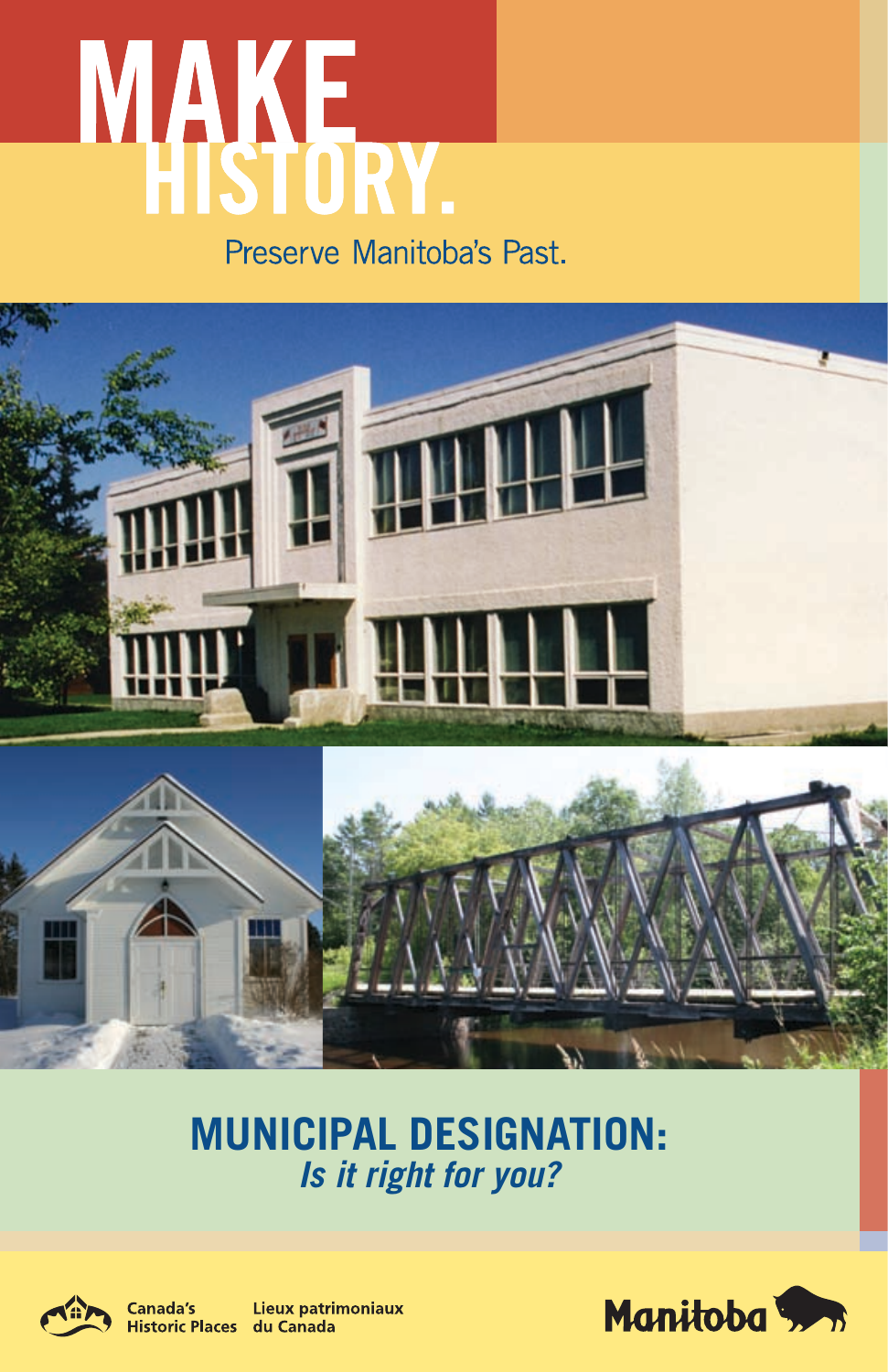Cover photos (clockwise from top): Fannystelle School, Fannystelle; Timber Truss Bridge, Gardenton; Arborg Unitarian Church, Arborg.

The Historic Resources Branch gratefully acknowledges the support of the Government of Canada through the Historic Places Initiative, a federal, provincial, territorial partnership.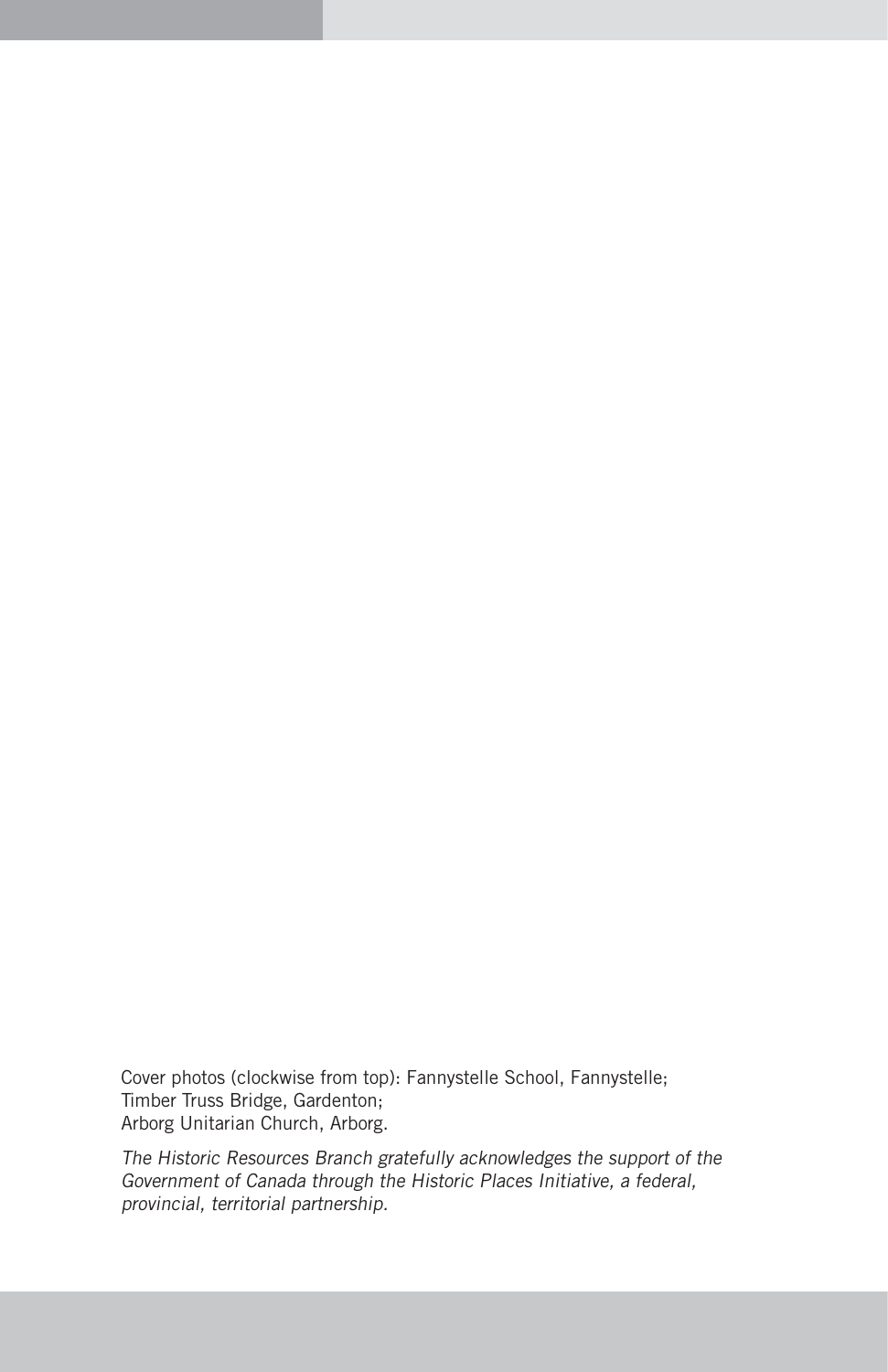# **TABLE OF CONTENTS**

| WHAT IS MUNICIPAL HERITAGE DESIGNATION?  2 |  |
|--------------------------------------------|--|
|                                            |  |
|                                            |  |
| WHAT DOES DESIGNATION MEAN FOR ME? 8       |  |
|                                            |  |
|                                            |  |
|                                            |  |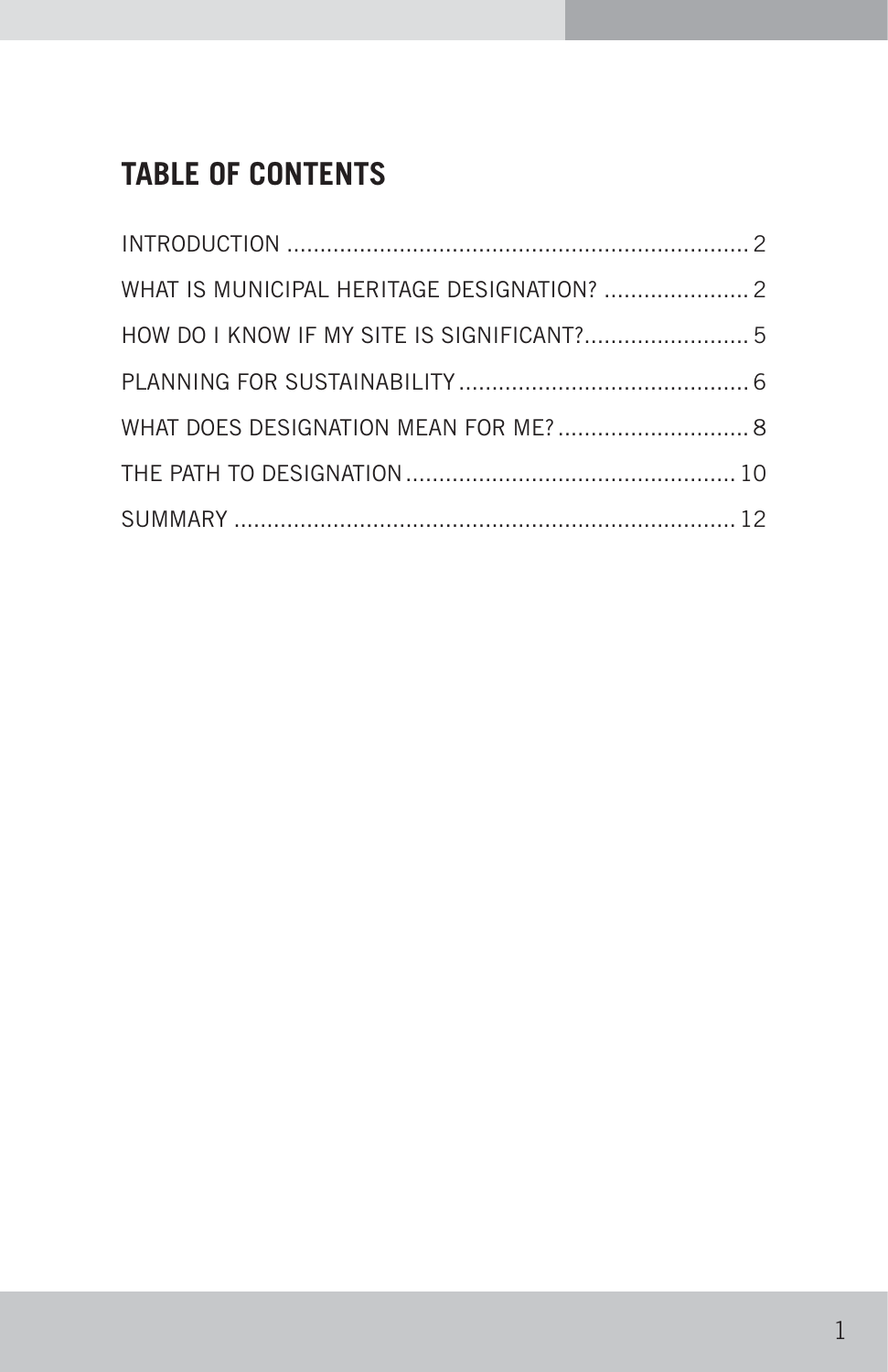# **INTRODUCTION**

Historic places matter to us. They have become necessary physical elements that help define our lives, as well as providing us with a sense of identity and shared memories. Many places are significant to individuals (the place you grew up), some are significant to entire families (the place your great-grandparents lived) and still others are significant to a whole community (the place where the first settlers constructed the community's first building).

Every community in Manitoba has a few places that are valued for their historic significance. A handful are so important that they are recognized at the provincial or federal level for their association with the history of the province or nation. Others are respected locally as landmarks in their communities, and recognized as municipal heritage sites.

Did you know that there are nearly 700 designated heritage sites in Manitoba? A historic place, or heritage site, is defined as any place that is valued by a community because of its enduring relationship to those people, themes and/or events from the past that are recognized as vital in the community's history. Historic places teach us about the people and events that make up our shared past. They can reflect the original settlement and use of the land by Aboriginal people, or later developments in government, agriculture, transportation, education, science, architecture, engineering, as well as many other themes.

# **What is municipal heritage designation?**

Municipal heritage designation means that a site holds a special place in your community, and is legally recognized and protected. It means the place has been identified as having value to the whole community, and is a source of local pride. Ancient Aboriginal sites and vestiges of pioneer trails can be heritage sites. Certain buildings will merit distinction as heritage sites: churches, lodges, town halls, houses, schools, barns, businesses, etc. Bridges, parks and cemeteries can also qualify as municipal heritage sites.

To be a municipal heritage site, a place must meet a threshold of significance to the entire community. Once this is achieved, municipal heritage designation means three things: **recognition, protection** and **commitment**.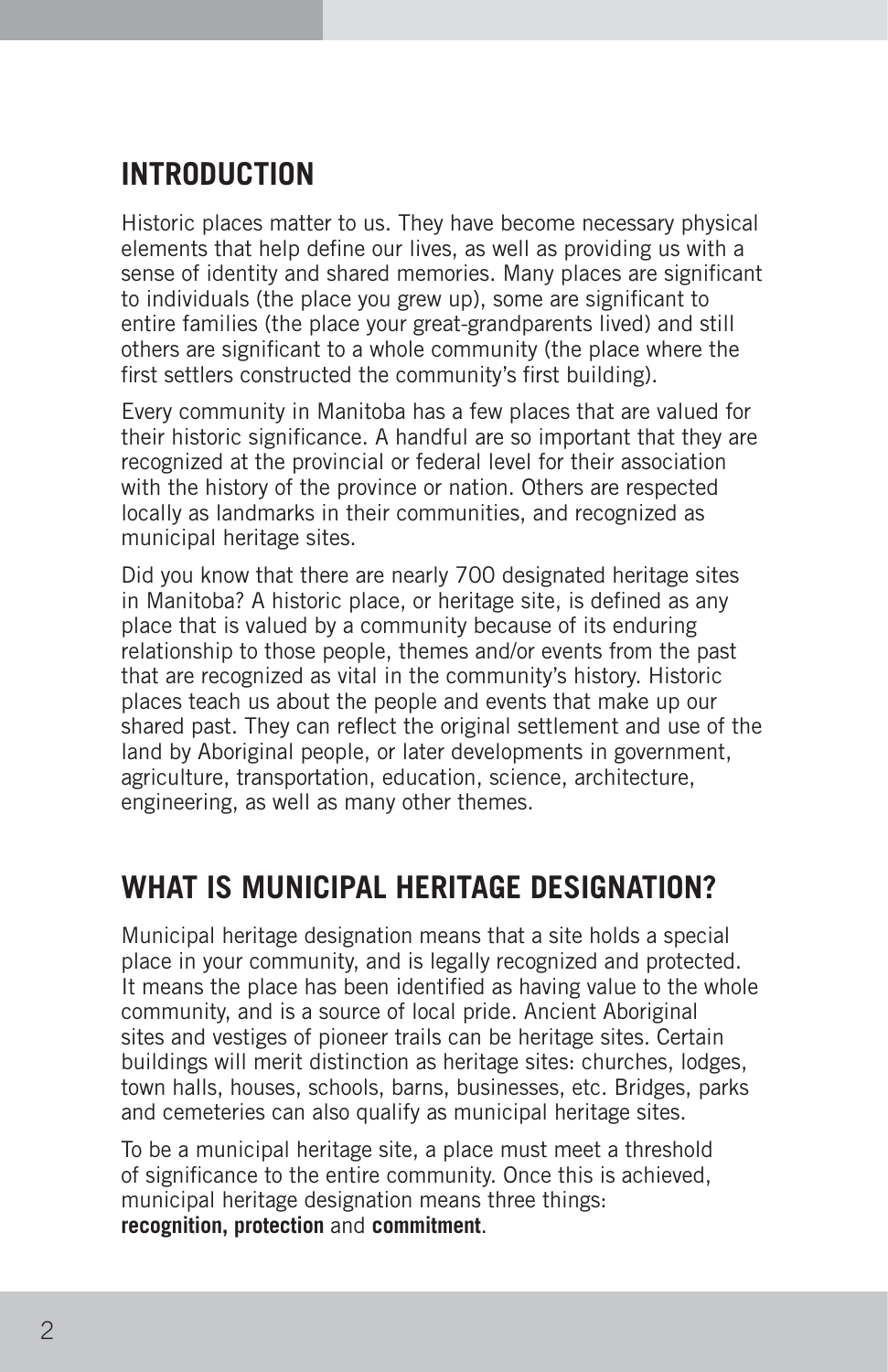# *Recognition*

Municipal heritage designation is a legal recognition by a municipality, through a bylaw passed under the authority of The Heritage Resources Act (web2.gov.mb.ca/laws/statues/ccsm/h039-1e.php), that a site has significance to the community. Sites meeting this threshold of significance may have been identified through a communitywide survey or study, or by a nomination from an organization or individual. The term "significance" can include an association with an important person, event or theme in the community's history: notable architecture or materials; recognition as a community landmark; or a connection to everyday experiences or spiritual lives of residents.

## *Protection*

Although changes can be made to heritage sites, one of the purposes of municipal designation is to protect those qualities and features that are important to the community. Often this includes certain physical characteristics, such as the location of a building or its original materials. If these special characteristics were damaged or removed, the site's importance would be diminished, and its meaning to the community, especially for future generations, would also be lost. Many municipalities have a requirement that owners of heritage sites obtain a heritage permit to help guide planning and conservation work before any major alterations are undertaken.

Maintaining these special elements can require specific knowledge and special materials. As a result, governments and other groups often provide assistance through grants and other funding to help stewards and owners conserve heritage sites.

## *Commitment*

When a site is designated as a municipal heritage site, it comes with a commitment. The municipality acknowledges the importance of the site to the community and takes a stake in recognizing it and protecting it, usually through the use of heritage permits. Those who own the site, or are responsible for looking after it, agree to maintain and protect the significance of the site. Heritage designation is for the long haul – it is an ongoing commitment to steward the community's heritage. (On rare occasions municipal heritage designation can be revoked, but this should be only considered in the most desperate situations – designation is a serious process and should not be entered into lightly.)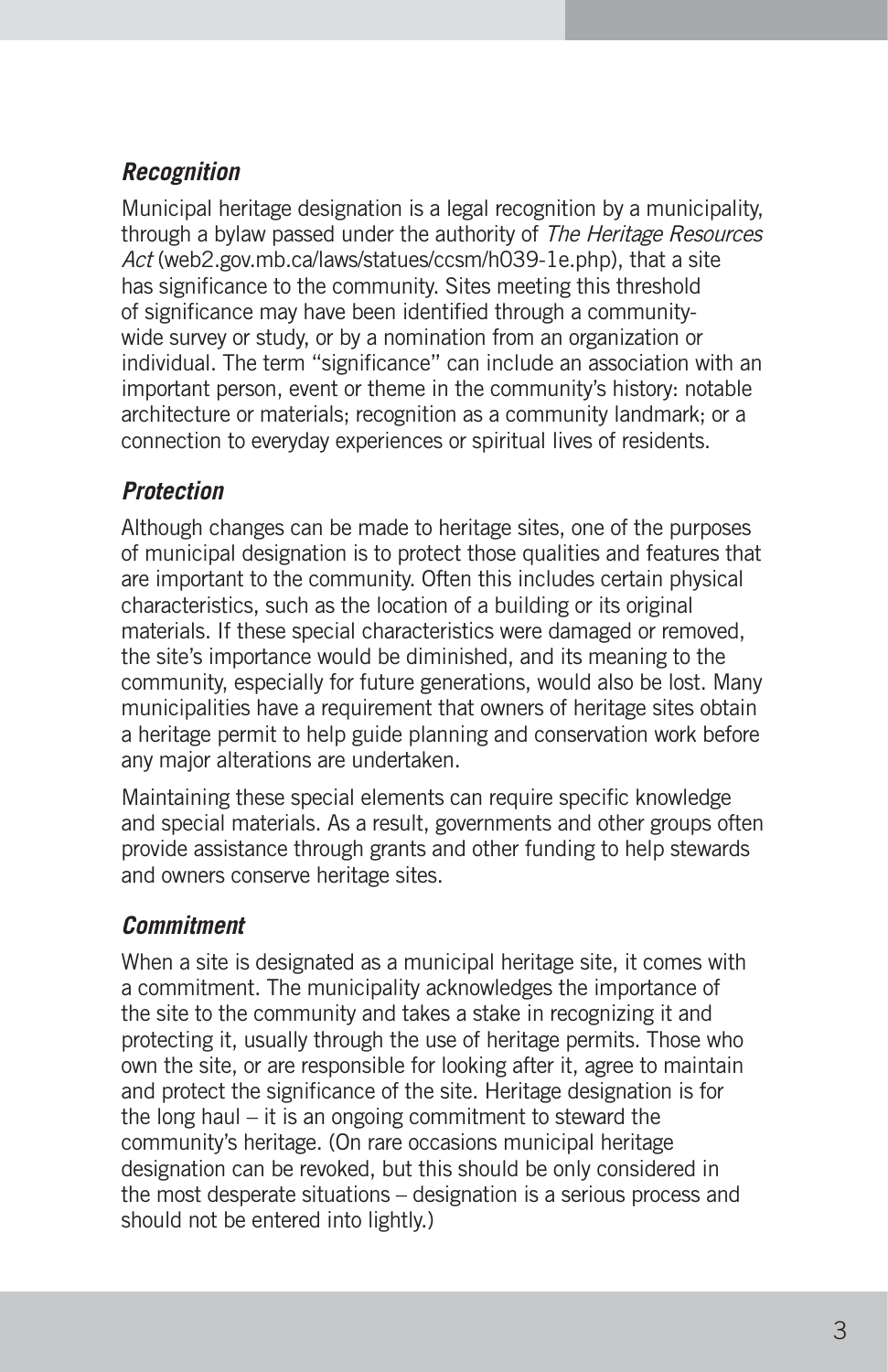#### **What kinds of places are eligible for designation?**

Designation is exclusive, an honour bestowed on only the most significant sites. But it is also inclusive, and should not be limited only to the grand and ancient – a community's history includes the typical and the everyday, and that heritage is equally important for a fuller appreciation of the past. Almost any place can be, at least, considered for designation as a municipal heritage site:

- While the age of a site may be a factor, there is no minimum age for a site to be considered for designation.
- A designated site may be any physical place building, cairn, landscape, trail, cemetery, museum, etc. – as long as it contains defined physical boundaries.
- A designated site may be owned by a non-profit organization, privately, or by the municipality. Designation without the consent of the owner is not recommended.
- Municipalities **cannot** designate as municipal heritage sites property/buildings owned by the Province of Manitoba or the Government of Canada.

Designated sites are also eligible to be nominated by the Historic Resources Branch to the Canadian Register of Historic Places (CRHP), an online database of historic sites from across Canada. This offers a valuable opportunity to share your heritage with researchers, students, tourists and the local community. Those sites that are nominated to the CRHP must have a Statement of Significance prepared for them. For more information, contact the Historic Resources Branch or visit www.historicplaces.ca.

**NOTE:** The City of Winnipeg maintains its own heritage site designation policies and procedures. Please contact the City of Winnipeg directly for more information 204-986-5390 or www.winnipeg.ca/ppd/historic/historic.stm.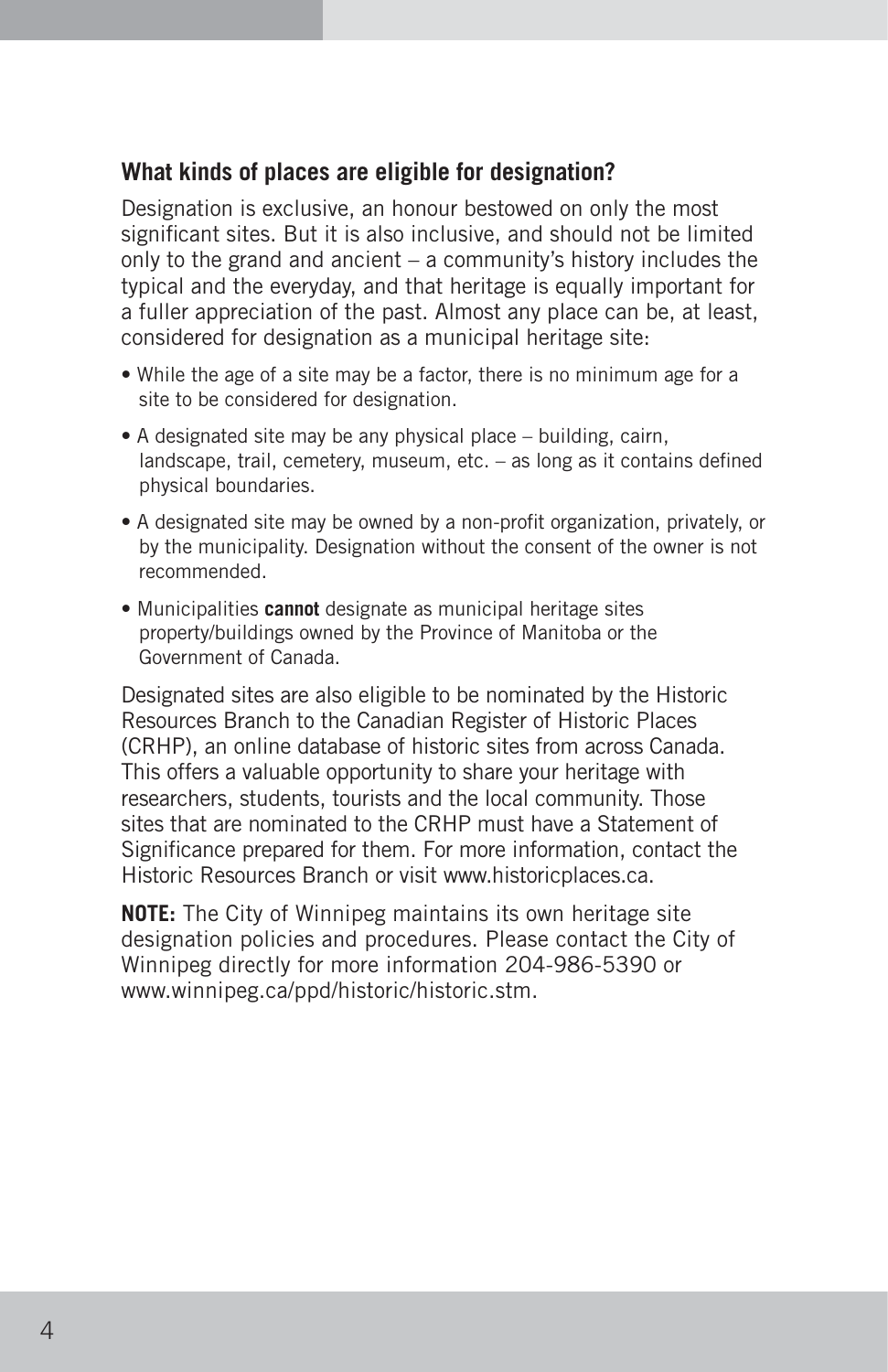# **How do I know if my site is significant?**

There are a variety of ways that a place is deemed to have heritage significance. It may be associated with an important event or person, serve as a landmark, be a spiritual place, or be historically linked to a traditional activity. This significance is called **heritage value**. These categories will help you put into words why your place is valuable to your community:

#### *How does this site relate to the community's past?*

- Is the site associated with an important person, family or group? If so, how did they affect the community?
- Is the site associated with an important event?
- If it is a building, does it represent a specific architectural style or tradition?
- If it is a building, does it represent traditional techniques or advances in construction, design or materials?
- Is the site a unique example of a kind of place not seen elsewhere in the community?
- Is the site the best example of the kind of place that is common in the community?
- Does the site relate to an important phase or change in the history of the community?

#### *Are there other ways the site relates to current community life?*

- Does the site continue to be used in everyday life? Has the historic use been maintained, or has it attained new community status as a museum or gathering place?
- Is the site considered a landmark or beloved community feature?
- Does the site contribute to the community's cultural, spiritual or economic well-being?
- Is the site appreciated for its picturesque qualities? Other aesthetic qualities?
- Is the site part of the community's identity?
- Are there natural characteristics of the site that are appreciated?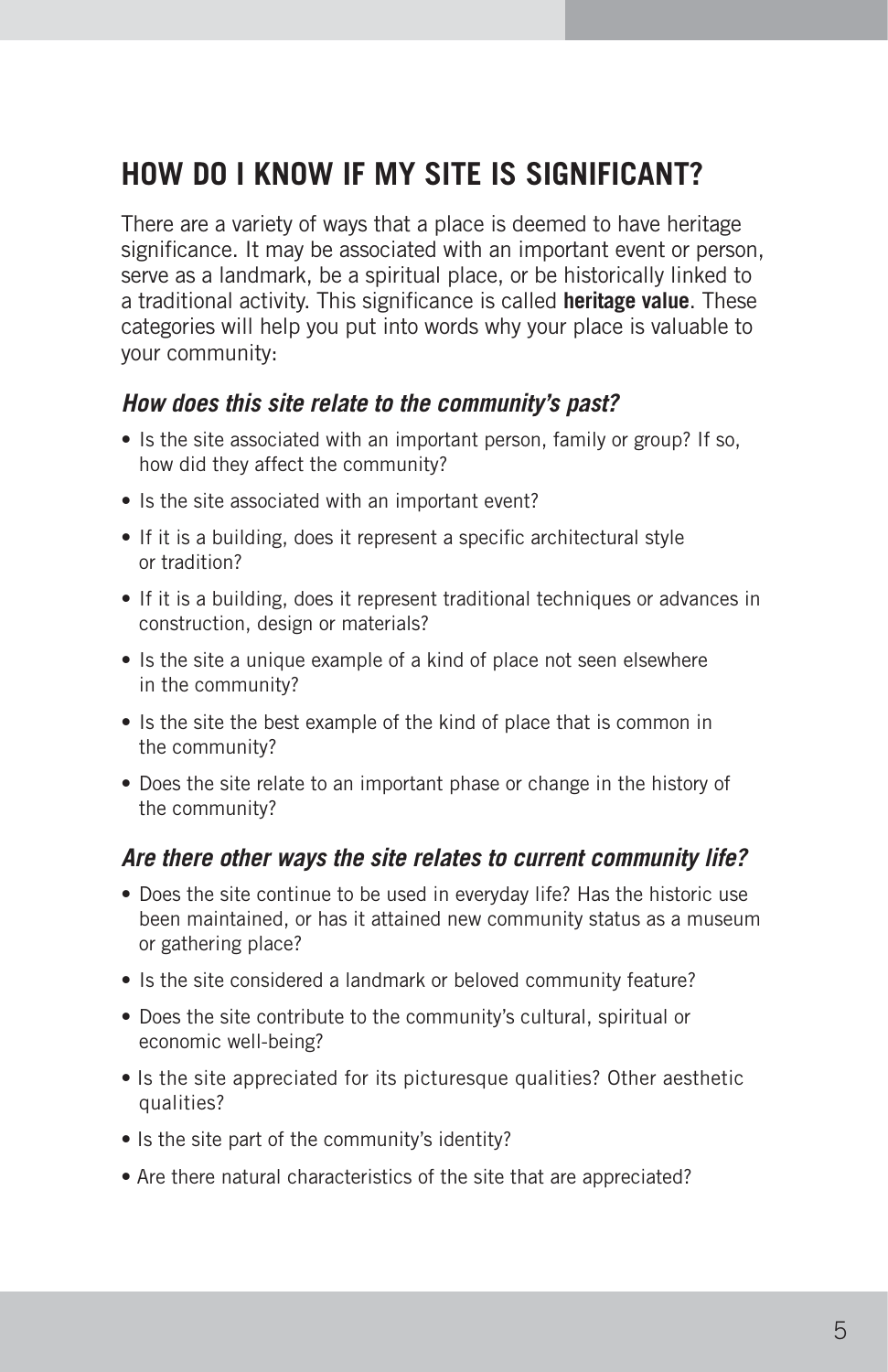## **Work with your community**

Talking with your community, either one-on-one or in a community meeting, may be a useful way to determine why the community values a particular site. Some communities have found that hiring a consultant to determine the significance of a group of sites has given them a more objective view of community value. Whether you determine significance on your own, with the community, or through a consultant, it is vital to fully understand all the reasons the site is important. There may even be reasons that you, the owner, didn't think others would care about – but which, in fact, are seen as central to the community's heritage.

For more information and examples regarding these questions, please consultant the Municipal Designation Nomination Form on the Historic Resources Branch website.

# **PLANNING FOR SUSTAINABILITY**

## **What else do I need to think about before I designate?**

Heritage conservation is about planning for the future – assessing the specific issues surrounding your property, such as **its condition/ human resources, and its financial viability**. Designation is most appropriate for sites that are already financially viable or have a financial plan, that have public/community value and support, and that will not require radical changes for continued use.

Looking at these issues will help you determine whether designation is the right choice for you and your historic site. It's important to be aware of these issues before the designation process begins, to determine if there are any concerns about the long-term sustainability of the historic place.

## *Condition*

- Is the historic site in good condition?
- Have there been major changes to the site or the building (additions or removals) that negatively affect its original character?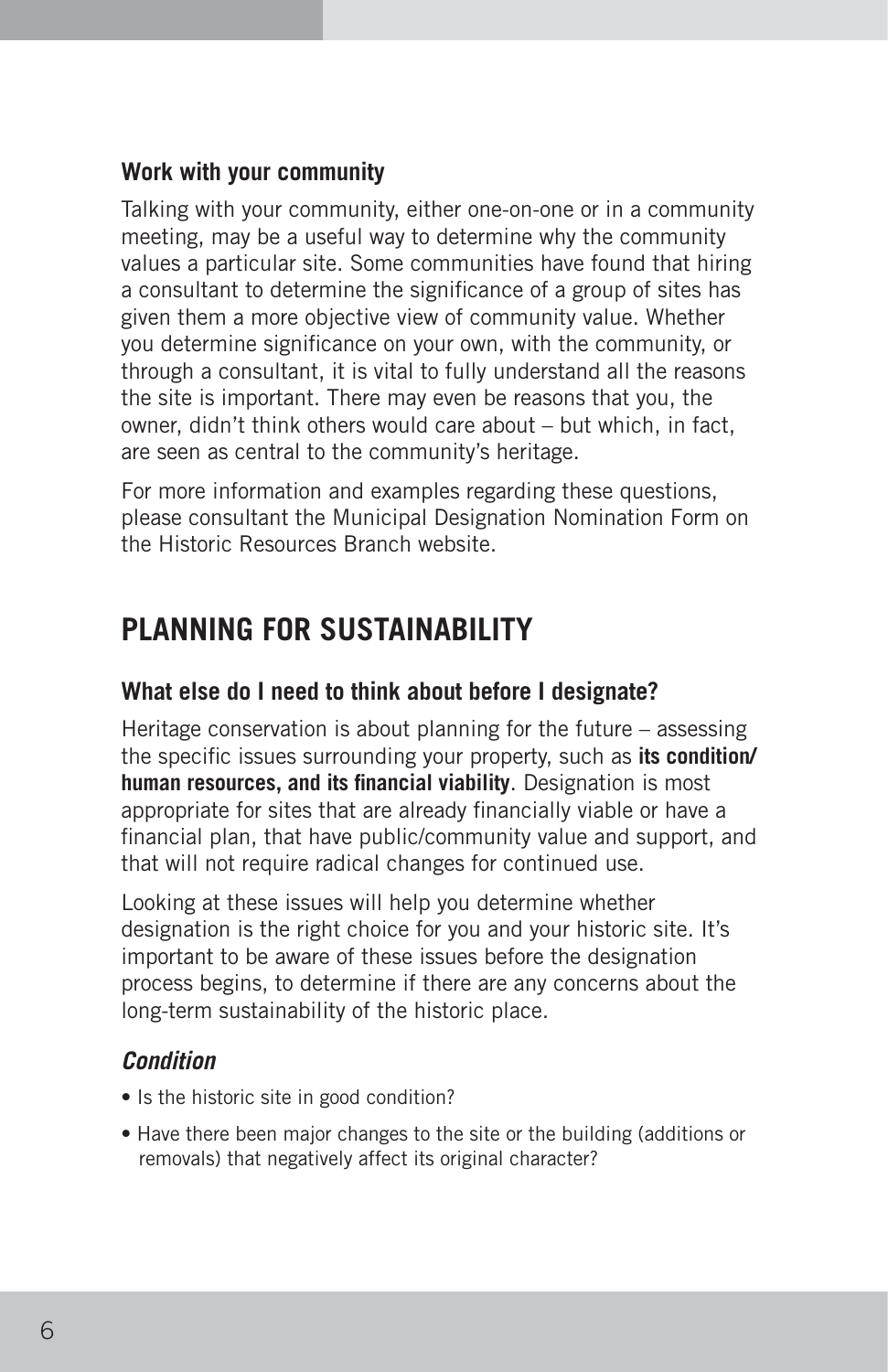- Are there any threats to the condition / integrity of this site such as:
	- $\Box$  demolition?
	- $\Box$  vandalism?
	- $\Box$  deterioration?
	- $\Box$  alterations to structure?
	- $\Box$  erosion?
	- $\Box$  encroachment by new development?
	- $\Box$  other?
- Have you thought about how you will maintain this place into the future? A seasonal/annual maintenance plan is recommended for most sites.
- Are major repairs or upgrades anticipated in the next three years?

#### *Human Resources*

- Do you have the people required to manage and maintain the historic place?
- Will your project require the support of the community and elected officials?
- Do the building's neighbours support your project?
- Does the general public support your project?

#### *Financial*

- Do you have a financial plan in place for the long-term conservation of this historic place?
- If your project requires renovations and repairs, how much will that work cost? Can you get estimates for that work?
- Can you afford the above costs, or will they be recouped in the new business venture?
- If you cannot afford these costs, have you investigated other funding sources?
- What are the approximate annual insurance costs for the site?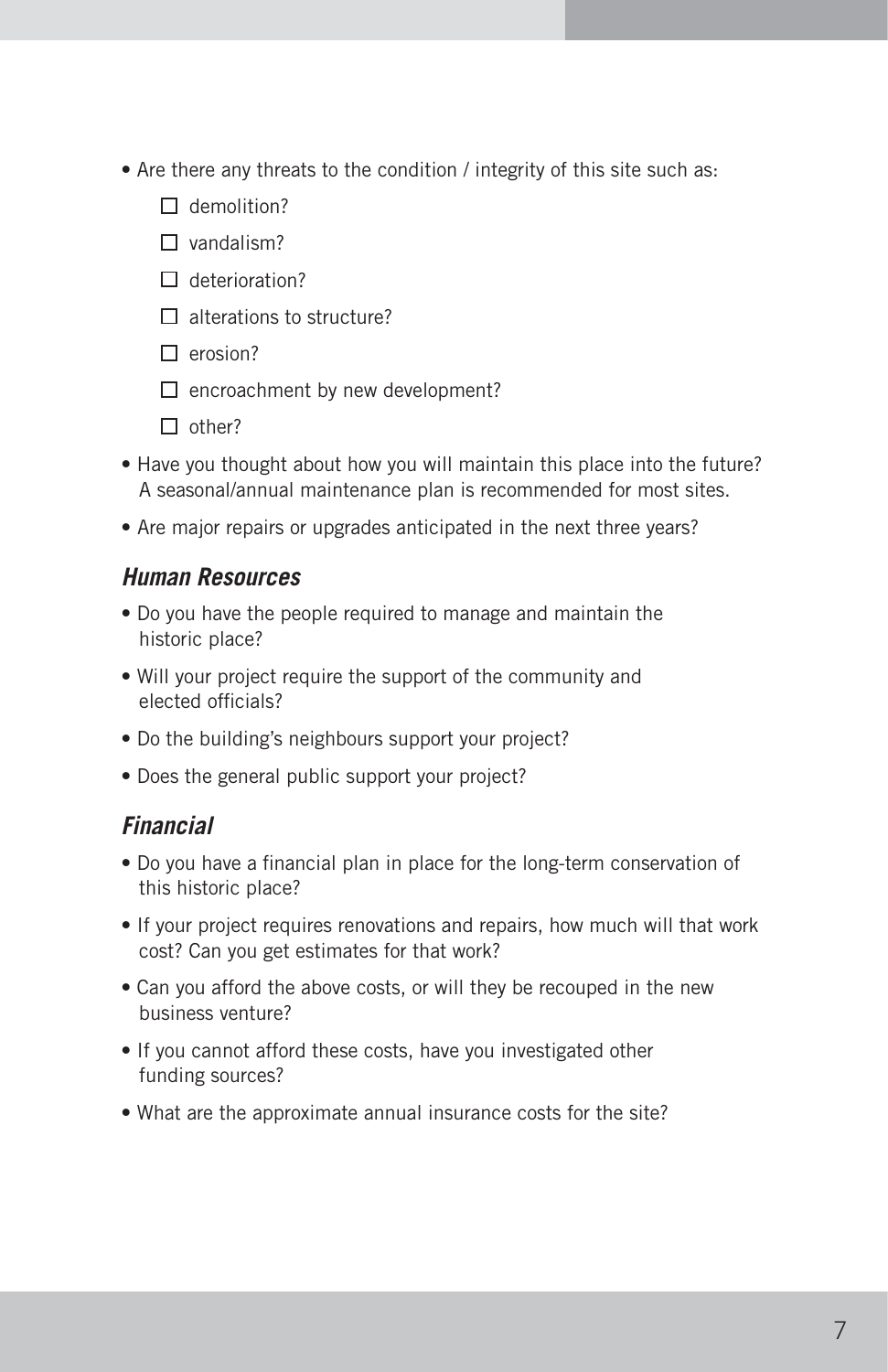If you believe there are sustainability issues related to your historic place, please ask for a copy of the sustainability workbook, available from the Historic Resources Branch.

If you have maintenance issues related to your historic place, please ask for a copy of the Maintenance Manual available from the Historic Resources Branch.

# **What does designation mean for me?**

Every designation situation is different. Discussion among the owner, the municipality and/or the Historic Resources Branch may be needed to clarify specific details.

As an owner, heritage designation will mean:

- **A notice will be added to the title of your property identifying it as a heritage site.** This is not a caveat and will not impede the sale or use of the property. If the property is sold, the owner must advise the designating authority about the sale. Nevertheless, the legal protection of the site remains with the property.
- **Site information will be kept on a municipal and/or provincial heritage register.** This is only the basic information about the site (ex: site name, owner's name, legal description of site, etc.). No sensitive or personal information is included on these registers, which may be viewed by the public.
- **You must apply for a heritage permit from the municipality.** Obtain the permit before doing any work that significantly alters, or could otherwise affect, the heritage character of your property/building (including demolition). This is in addition to securing any necessary building permits. Having a heritage permit does not stop you from making future changes to the site – however, it does require that the heritage value and character of the site/building are considered before making changes. Check with your municipality for more information.
- **Site improvements may be eligible for municipal heritage property tax credits.** Only certain types of improvements qualify. Check with the local municipality for more information.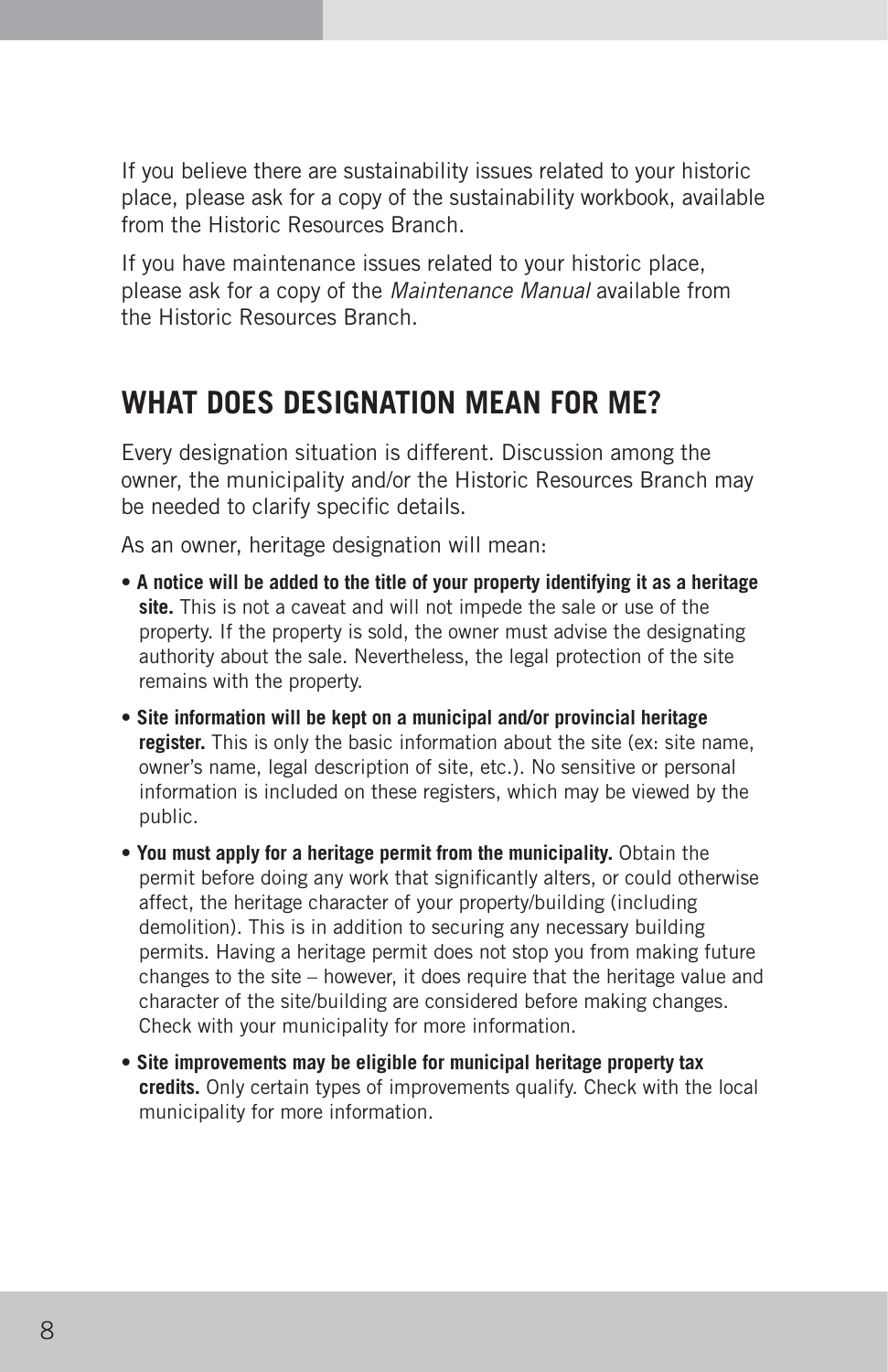• **You'll be asked by the Historic Resources Branch if you wish to include your site in the Canadian Register of Historic Places (CRHP).** This places no restrictions on your property and your consent is completely voluntary. The CRHP is an online, public database of heritage sites across Canada used to promote and learn about historic places. www.historicplaces.ca

## **Will the designation affect my property value?**

Economic research shows that designated heritage buildings tend to appreciate in value and perform better on the real estate market. In urban areas particularly, the conservation of historic places can help revitalize commercial and residential neighbourhoods and restore their economic activity, liveability and attractiveness. Designation and conservation of heritage buildings helps safeguard property values and the municipal tax base.

#### **Will the designation affect my insurance premiums?**

Municipal designation should not cause your premiums to go up. Heritage properties can usually be insured with no greater risk for the insurance company than any other building.

Where property damage is extensive and the significant features of the building are lost, owners are not forced to reconstruct their original places. It is a fact, however, that insurers look for clients with well-maintained properties and a good claims history. For these reasons, it makes sense to update and maintain your heritage building, not only to ensure your safety, but also to help control your insurance rates.

## **Will I need to open my property to the public?**

You are not required to open your property to the public. You might be asked if you would like to receive visitors or have your site included on a walking/driving tour, or in an annual Open House event. Participation in these types of activities is voluntary.

#### **What financial assistance could I receive if I designate my property?**

The owners or long-term leaseholders of designated heritage sites are eligible to apply for funding under the Designated Heritage Building Grants program. Grants are exclusively for the accurate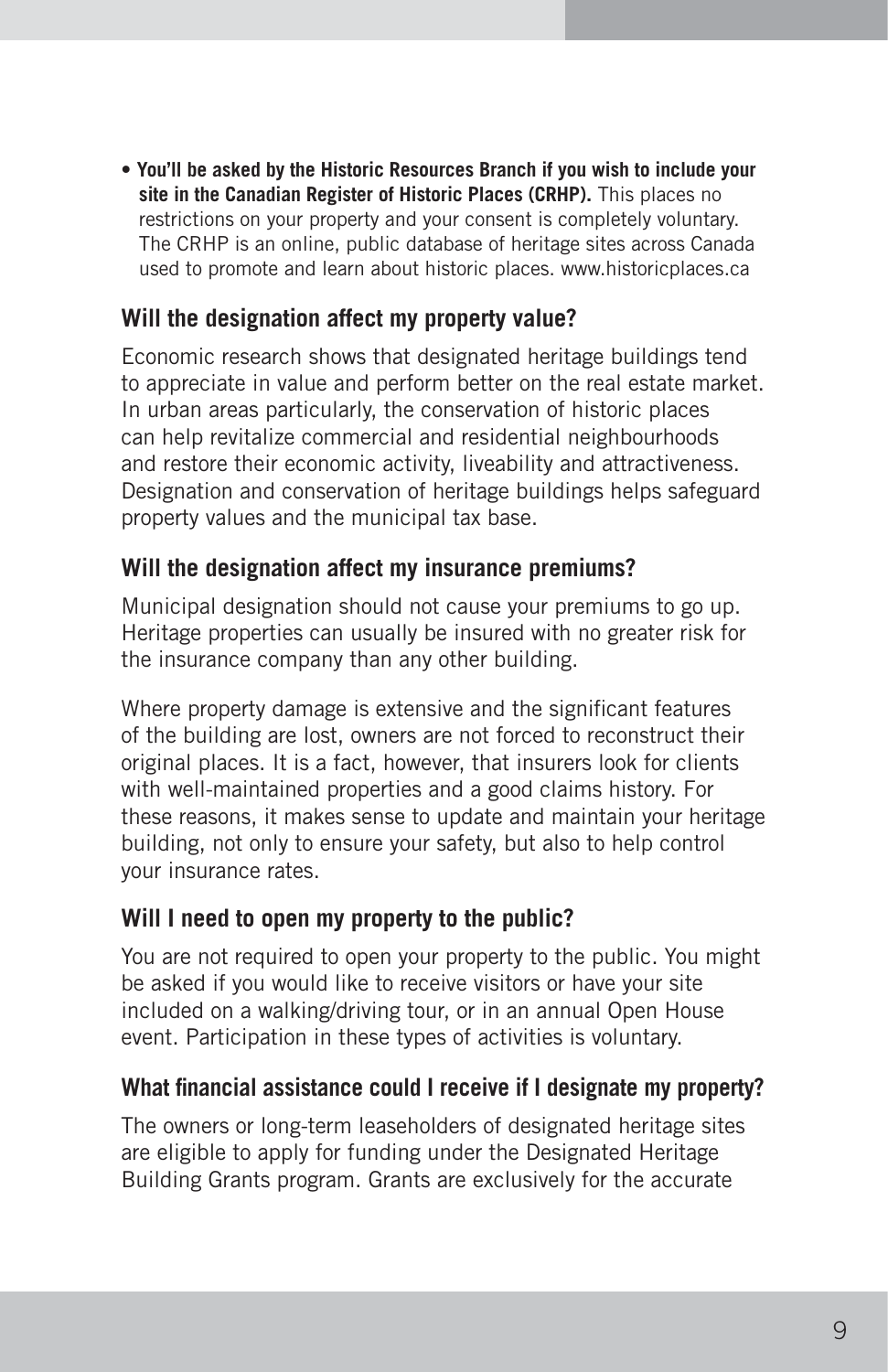conservation of designated heritage buildings, and do not include modern upgrading such as washrooms, museum displays, heating/ electrical or upgrading on non-original materials. The program does include funding for handicap access, structural/foundation work, architectural and engineering fees, and feasibility studies.

These grants are not retroactive and cannot be applied towards work completed before the grant applications were approved. Because public demand for grant assistance is higher than the available funding, eligibility does not ensure a grant will be awarded in any given year. Grant eligibility guidelines and application deadlines are subject to change each fiscal year. Contact the Historic Resources Branch for current information on the grants program.

There are several other grants you may be eligible for. Consult the Manitoba Heritage Grant List online at: www.manitoba.ca/heritage

# **The path to designation**

Because municipal heritage designation involves the recognition that a site is significant to the entire community, and because it frequently involves private property, a formal, transparent process is used to ensure fair decision-making.

- **STEP 1:** Submit your nomination form to the local municipal office.
- **STEP 2:** After a completed request for designation is received by a municipal office, the request will be considered by council (who may refer the matter to an appointed Municipal Heritage Advisory Committee).
- **STEP 3:** If the decision to proceed with designation is made, a **designation bylaw\*** will be prepared and given first reading. As well, a **Notice of Intent** will be served to the owner of the site. This Notice of Intent will also be sent to the Minister of Culture, Heritage, Tourism and Sport, and published, either in two consecutive issues of a local newspaper, or at the same time in two different local newspapers.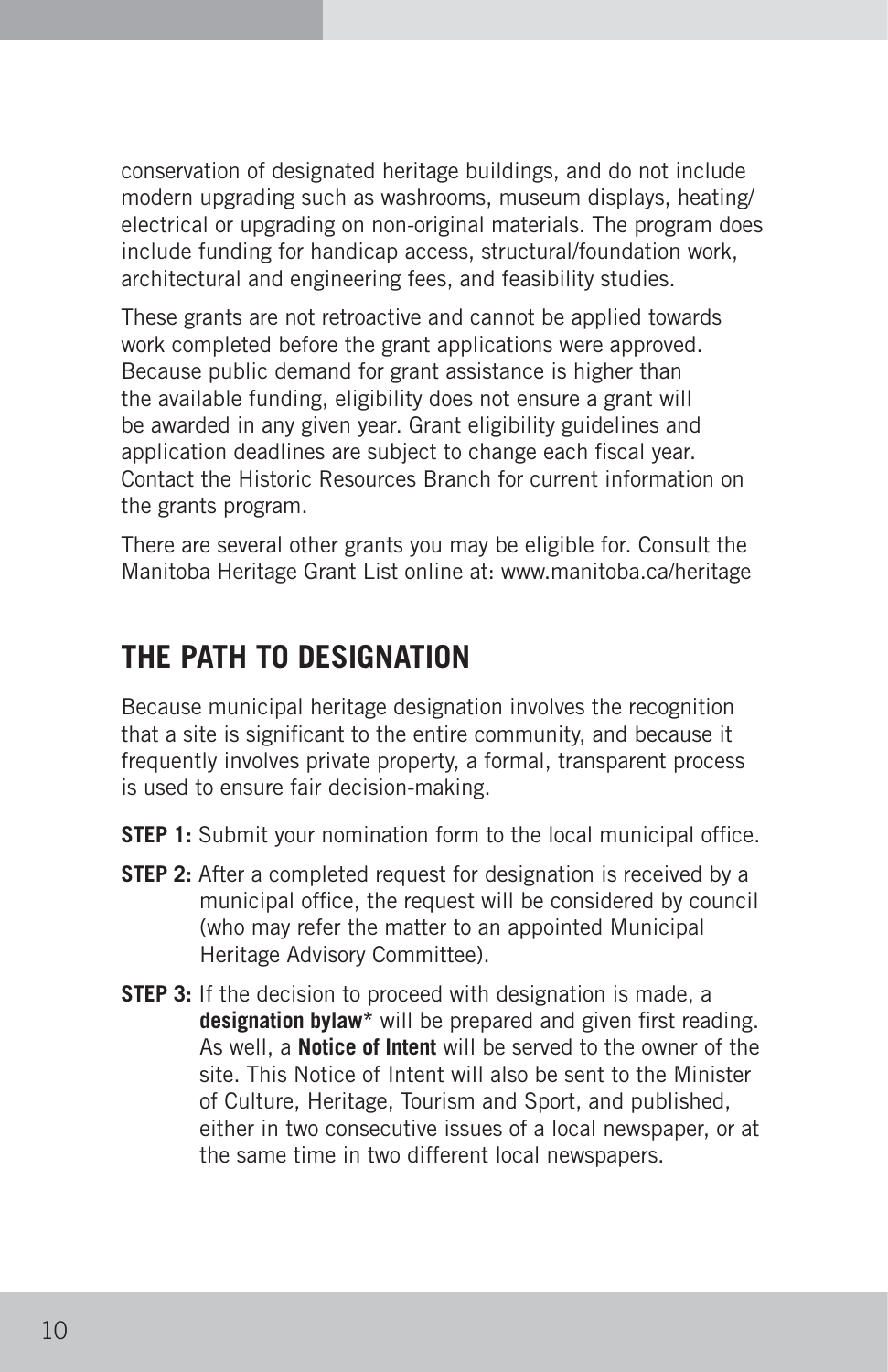- **STEP 4:** A public hearing on the designation will take place at least three weeks after the Notice of Intent is published. After the hearing, council may give second and third reading to the by-law. If passed, council will publish a **Municipal Heritage Notice** indicating the site is now designated. This notice will be sent to both the owner and the minister, and filed in the land titles office.
- **STEP 5:** During the bylaw process, council may decide after reviewing the request that the site is not appropriate for, or does not merit, designation. Council may also decide not to proceed with designation if: objections are raised at the public hearing; the designation is not compatible with the community's direction; or the bylaw doesn't pass.
- **STEP 6:** Once a site is designated, it is recommended that a Statement of Significance (SoS) be prepared. An SoS establishes precisely why a site has been protected (heritage value), as well as identifying what physical qualities (character-defining elements) about the site need to be respected to ensure that the heritage values are conserved. An SoS is a requirement for sites nominated to the Canadian Register of Historic Places and is an important tool for owners to help make decisions to protect their site. The Historic Resources Branch will provide direction and assistance in the creation of SoS.
- **STEP 7:** The production of an SoS will also help site owners make use of another important conservation tool, the *Standards and Guidelines for the Conservation of Historic Places in Canada*  (available from the Historic Resources Branch or online at www.historicplaces.ca/nor-sta/norm-stan e.aspx). Once the site is designated, the owner is expected to maintain the property, and understanding the characterdefining elements will ensure that decisions about interventions are appropriate and respectful. The Historic Resources Branch has resources available to help owners develop conservation plans, cyclical maintenance schedules and/or adaptive re-use proposals.
- \* A template is available for preparing a designation bylaw in the Municipal Heritage Resource Guide available from your local municipal office, the Historic Resources Branch or online (see contact information on the last page).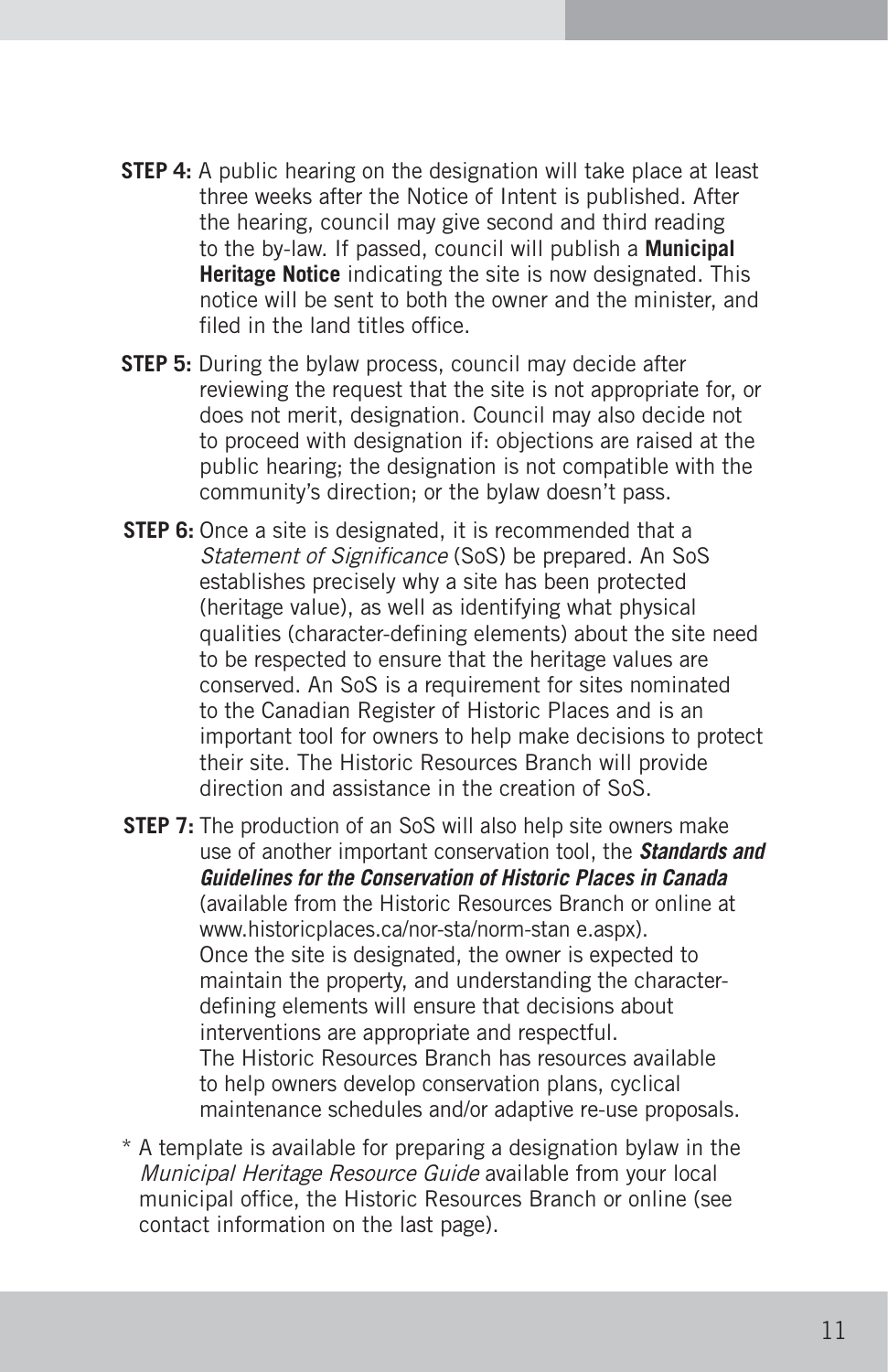## *Are there any additional regulations or responsibilities associated with designation?*

There is an expectation that, as the caretaker of a valuable aspect of Manitoba's heritage, you will conscientiously maintain and protect your property. Although designation does not involve any rigid government restrictions or regulations on the day-to-day use or administration of a site, you will be encouraged to conduct regular maintenance and follow accepted principles of good conservation. The Standards & Guidelines for the Conservation of Historic Places in Canada can help you determine what is an appropriate treatment for your property. Consult the Historic Resources Branch for more information.

# **SUMMARY**

- Heritage designation is a serious, legal recognition on behalf of the community that a site holds historic value and significance.
- Quality is a consideration, especially in the case of visitors if a site is selected for "official designation," it is generally seen as a cut above the rest.
- There are promotional opportunities for a designated heritage site, such as being included on the Manitoba heritage register: www.manitoba. ca/heritage, and/or the Canadian Register of Historic Places (CHRP): www.historicplaces.ca.
- Generally, designation does not affect access to property insurance or have a negative impact on property values.
- Heritage designation is looked upon favourably by many funding agencies, giving designated properties considerable access to grants. There are some programs in which heritage designation is an eligibility requirement. One such program is the Designated Heritage Buildings Grant program offered by Manitoba Culture, Heritage, Tourism and Sport, which provides small capital grants for heritage conservation.
- Designated properties have access to technical advice for their conservation through the Historic Resources Branch, as resources allow.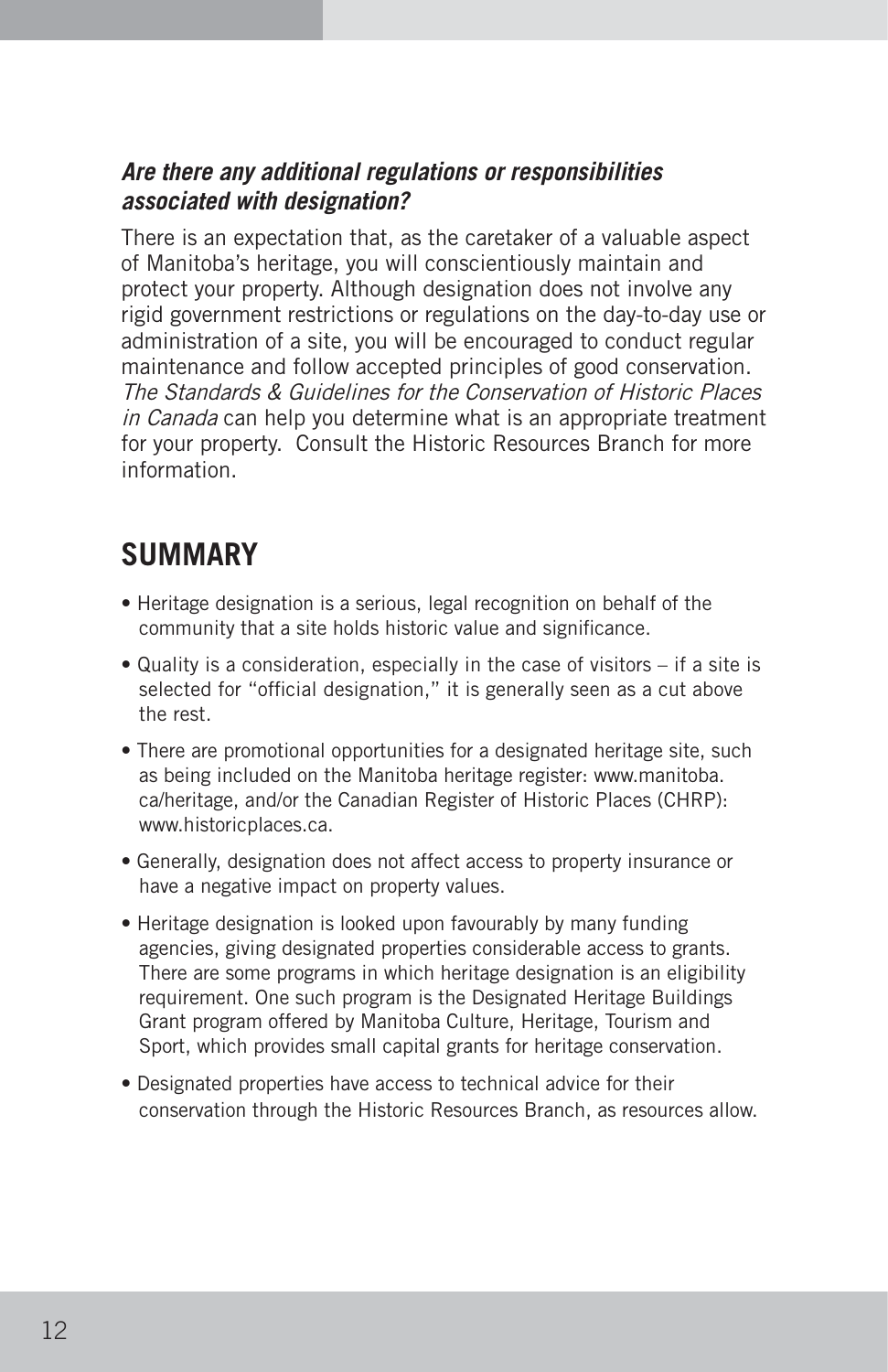# **CONTACTS:**

## *For more information, please contact your local municipal office.*

## **In Winnipeg**

Department of Planning, Property and Development Planning and Land Use Division 15 – 30 Fort Street Winnipeg, MB R3C 4X5 Phone: 204-986-5390 Fax: 204-986-7524 Website: www.winnipeg.ca/historicalbuildings

## **OR**

Historic Resources Branch Manitoba Culture, Heritage, Tourism and Sport Main Floor, 213 Notre Dame Avenue Winnipeg, MB R3B 1N3 Phone: 1-204-945-2118 or toll free: 1-800-282-8069, ext. 2118 Fax: 1-204-948-2384 Website: www.manitoba.ca/heritage